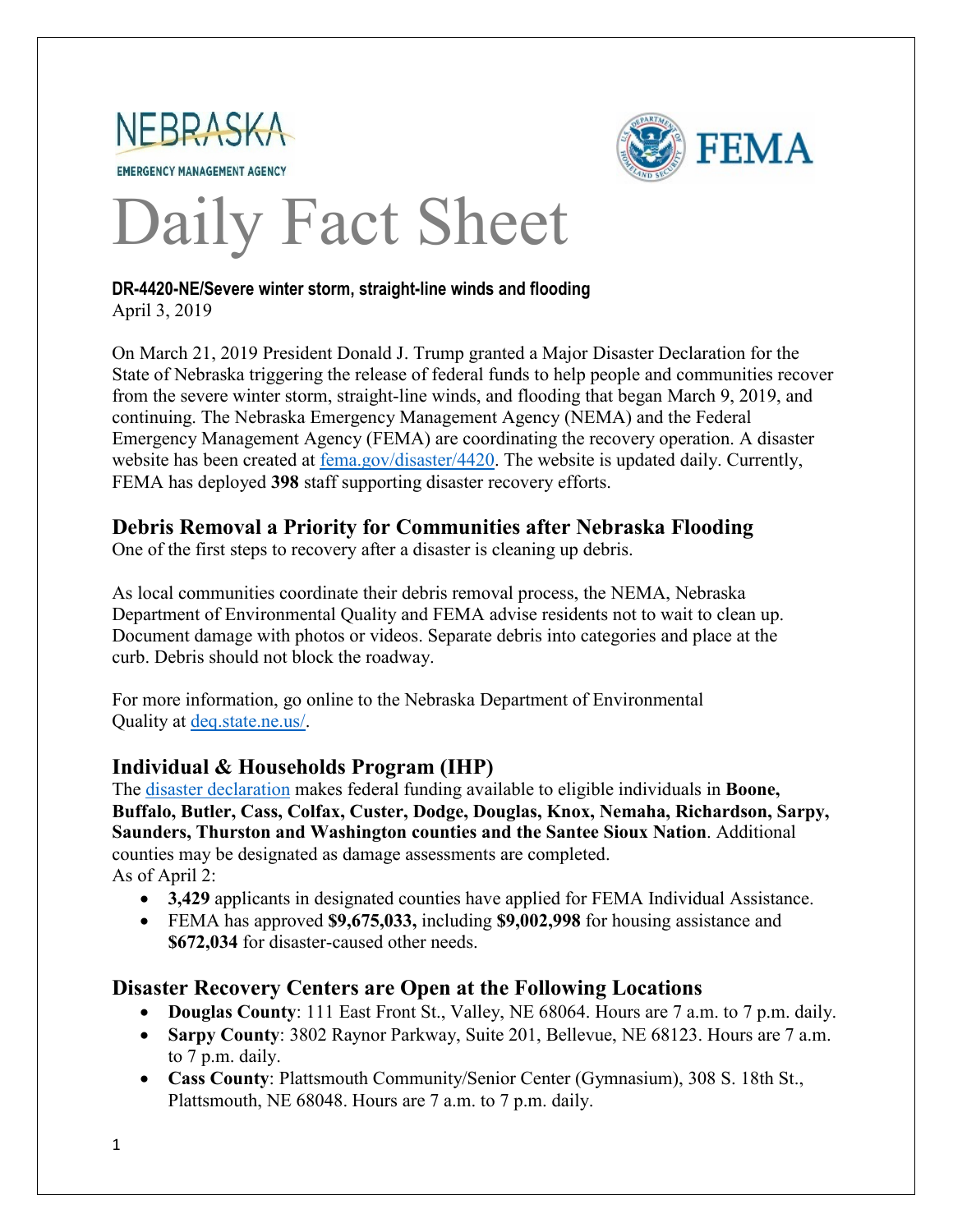• **Dodge County**: Christensen Field House (Community Room), 1710 Christensen Field Road, Fremont, NE 68025. Open April 3, April 4 and April 5 from 7 a.m. to 7 p.m.

Survivors may visit any DRC for assistance. Additional locations will be made available as required. To find a DRC, visit [FEMA.gov/DRC.](https://www.fema.gov/disaster-recovery-centers)

#### **First Steps to Recovery**

If you have a homeowner's or flood insurance policy, [file your insurance claim](https://www.fema.gov/media-library-data/1508950641147-55cd79e196bc6ea15aba1c69bb9f1cef/FINAL_ClaimsHandbook.pdf) as quickly as possible. Document your damage with photos or video. Make a list of damaged items. Register with FEMA.

Although **FEMA assistance cannot make you whole**, it may help your recovery by providing grants for basic repairs to make your home safe, accessible and secure. FEMA assistance may also provide grants for a temporary place for you and your family to stay while you build your recovery plan.

## **How to Register with FEMA:**

- Online, visit [www.DisasterAssistance.gov.](http://www.disasterassistance.gov/)
- On a smart phone, download the **FEMA app** and click on "disaster resources," then "apply for assistance online."
- By phone, call FEMA's toll-free registration line at **800-621-3362 or (TTY) 800-462- 7585**. Telephone registration is available from 7 a.m. to 10 p.m. Central Daylight Time seven days a week.
- Visit a **Disaster Recovery Center** and speak to a FEMA specialist one-on-one. To find the nearest DRC, go online to [FEMA.gov/DRC.](https://www.fema.gov/disaster-recovery-centers)
- Applicants for disaster assistance should have the following information on hand:
	- o Social Security number
	- o Address of the damaged primary residence
	- o Description of the damage
	- o Information about insurance coverage
	- o A current contact telephone number
	- o An address where they can receive mail
	- o Bank account and routing numbers for direct deposit of funds

## **U.S. Small Business Administration (SBA)**

SBA has already approved its first home loan and is working to process and approve loan applications for businesses and residents as quickly as possible.

Business owners, private nonprofit organizations, homeowners and renters may be eligible for low-interest disaster loans from the SBA to help recover from losses not covered by insurance, grants or other sources. Businesses and residents can visit *[SBA.gov/disaster](http://www.sba.gov/disaster)* call SBA's Customer Service Center at **800-659-2955** or email *[disastercustomerservice@sba.gov.](mailto:disastercustomerservice@sba.gov)* TTY users may call **800-877-8339**.

SBA opened its first Business Recovery Center March 27 in Sarpy County at **Bellevue University, John Muller Administrative Services Building, 812 Bruin Blvd., Bellevue,**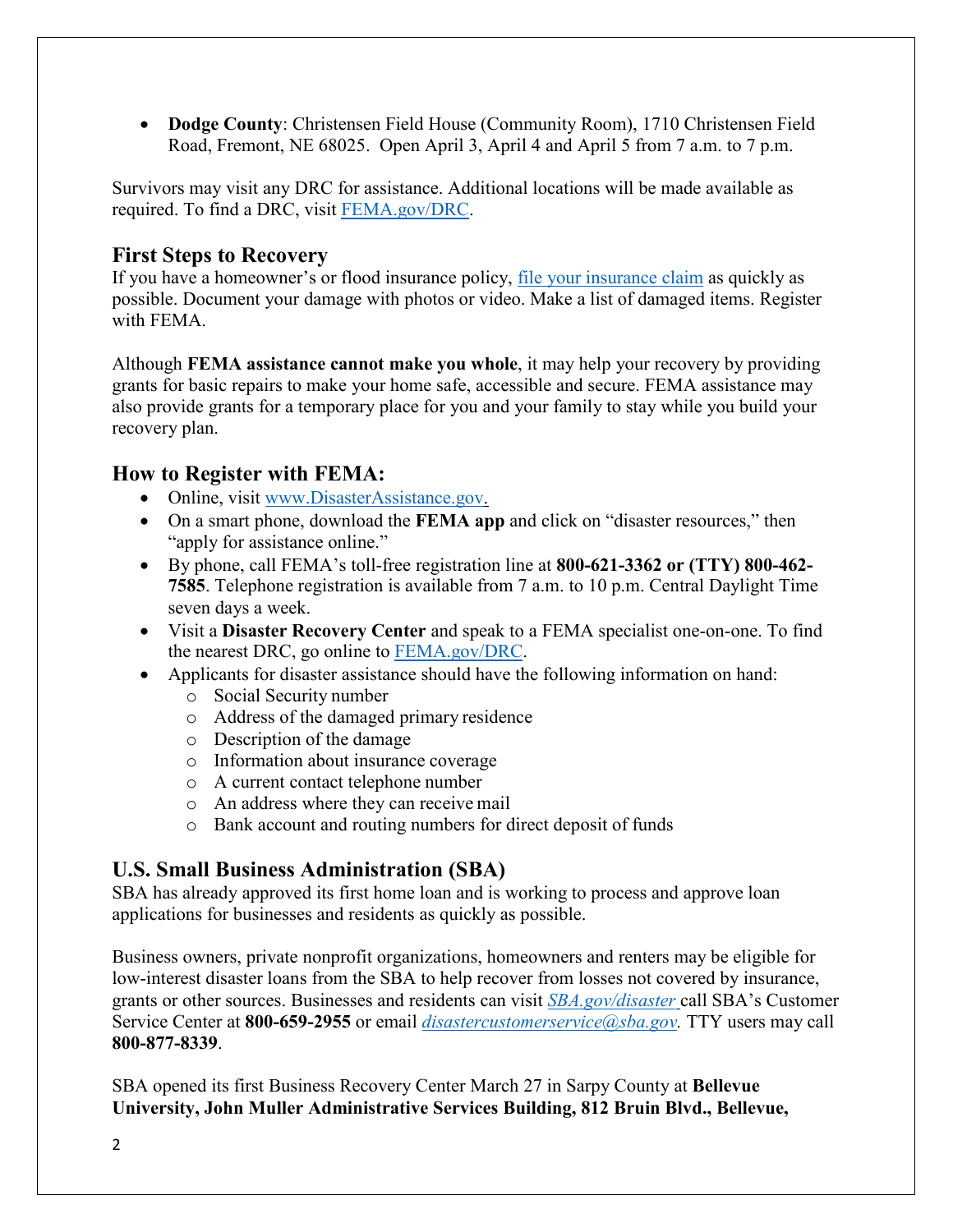**NE 68005.** Open Monday to Friday, 9 a.m. - 6 p.m., Saturday, 9 a.m. - 12 p.m. No appointment necessary.

The center provides a one-stop location for businesses to access a variety of specialized help. SBA customer service representatives will meet with each business owner to explain how an SBA disaster loan can help finance their recovery. They will answer questions about SBA's disaster loan program, explain the application process and help each business owner complete their electronic loan application.

## **FEMA Teams Going Door to Door**

FEMA Disaster Survivor Assistance Teams are working in impacted neighborhoods to help survivors register for assistance and to identify immediate and emerging needs. Teams are operating in Butler, Cass, Colfax, Dodge, Douglas, Nemaha, Sarpy, Saunders and Washington counties. They have visited more than 3,559 homes.

#### **National Flood Insurance Program (NFIP)**

To date, NFIP has received 976 flood insurance claims in Nebraska and issued \$3,249,610 in advance payments to policyholders.

### **Disaster Unemployment Assistance (DUA) Available**

Workers who became unemployed as a direct result of flooding in Nebraska may qualify for unemployment assistance. People who live in or worked in counties designated for FEMA Individual Assistance, and whose employment or self-employment was lost or interrupted due to the flooding, may be eligible for assistance.

Individuals can generally receive up to 26 weeks of DUA benefits as long as unemployment continues to be a result of the disaster. Eligibility for DUA benefits will be determined on a week-to-week basis. **The filing deadline is April 26, 2019.** General information about DUA can be found at [dol.nebraska.gov/UIBenefits/Programs/DUA.](https://dol.nebraska.gov/UIBenefits/Programs/DUA)

#### **Food Benefits Available for Nebraska Survivors**

Low-income Nebraskans recovering from recent flooding could be eligible for food benefits through the Disaster Supplemental Nutrition Assistance Program (D-SNAP) [approved March 28](https://www.usda.gov/media/press-releases/2019/03/28/usda-approves-disaster-snap-school-meals-waiver-nebraska-disaster)  [by the U.S. Department of Agriculture \(USDA\).](https://www.usda.gov/media/press-releases/2019/03/28/usda-approves-disaster-snap-school-meals-waiver-nebraska-disaster)

D-SNAP eligible households in the affected areas will receive one month of benefits, equivalent to the maximum amount of benefits normally issued to a SNAP household of their size, to meet their food needs. To be eligible for D-SNAP, a household must live in an identified disaster area, have been affected by the disaster, and meet certain D-SNAP eligibility criteria. Nebraska will share information about D-SNAP operating dates and locations through the local media.

## **Assistance for Landowners, Farmers, Ranchers and Producers**

USDA offers many programs that can provide assistance to landowners, farmers, ranchers and producers during disasters. The Emergency Conservation Program provides funding for farmers and ranchers to rehabilitate farmland damaged by wind erosion, floods, hurricanes, or other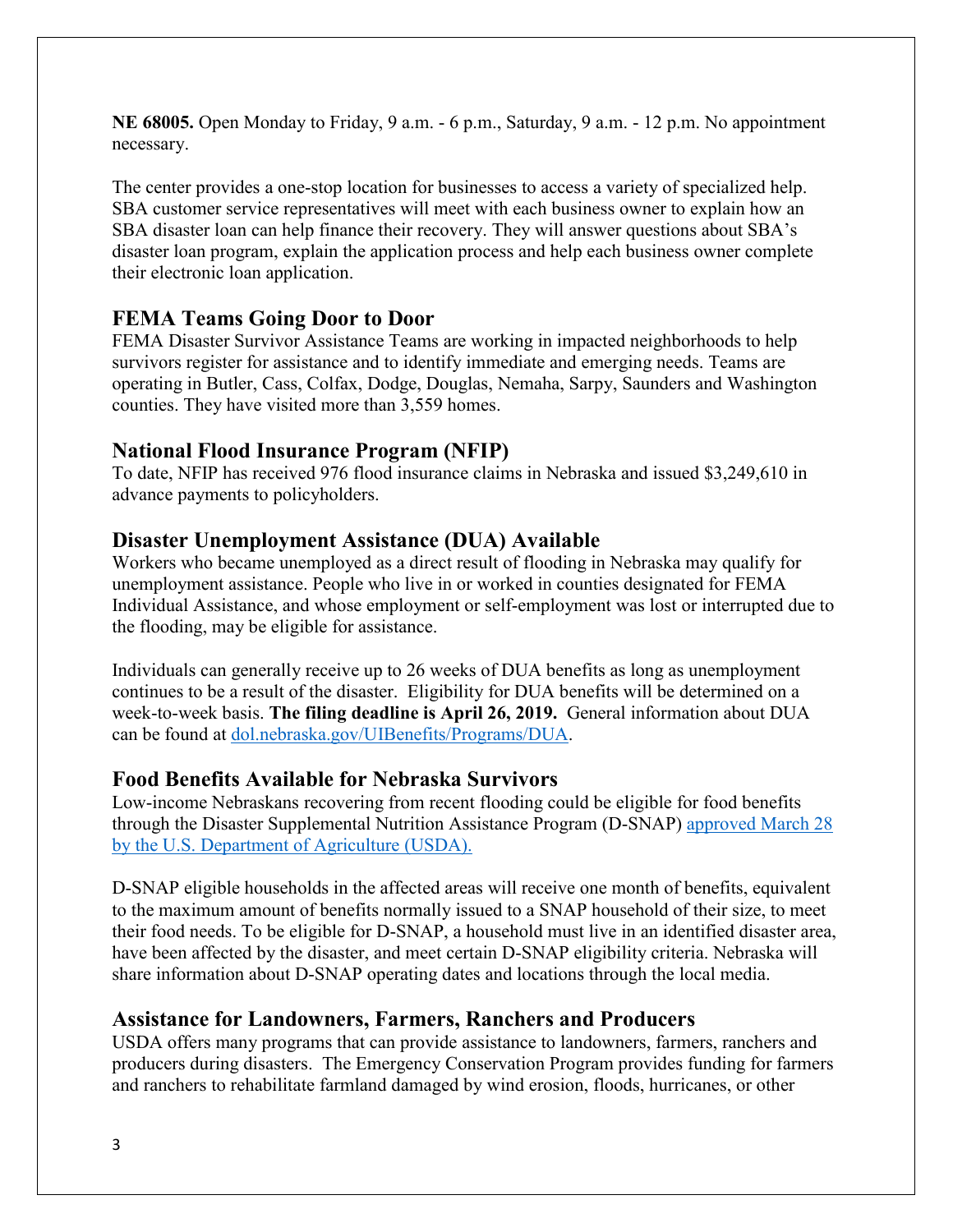natural disasters. The Emergency Watershed Protection Program helps protect lives and property threatened by floods, hurricanes, tornadoes, and wildfires.

USDA announced April 2 that producers who suffered livestock losses due to a combination of extended cold and above-normal precipitation during the months of January, February and March may be eligible for assistance under the [Livestock Indemnity Program \(LIP\).](http://links.govdelivery.com/track?type=click&enid=ZWFzPTEmbXNpZD0mYXVpZD0mbWFpbGluZ2lkPTIwMTkwNDAyLjQwOTY0MTEmbWVzc2FnZWlkPU1EQi1QUkQtQlVMLTIwMTkwNDAyLjQwOTY0MTEmZGF0YWJhc2VpZD0xMDAxJnNlcmlhbD0xNzM4NzE1MCZlbWFpbGlkPWRlYm9yYWguaGlsbEBkbS51c2RhLmdvdiZ1c2VyaWQ9ZGVib3JhaC5oaWxsQGRtLnVzZGEuZ292JnRhcmdldGlkPSZmbD0mZXh0cmE9TXVsdGl2YXJpYXRlSWQ9JiYm&&&101&&&https://www.fsa.usda.gov/Assets/USDA-FSA-Public/usdafiles/FactSheets/2019/livestock_indemnity_program-fact_sheet.pdf?utm_medium=email&utm_source=govdelivery) The deadline to submit a LIP Notice of Loss due to these weather circumstances is April 29, 2019. Emergency grazing has been authorized on Conservation Reserve Program acres for all counties in Nebraska until April 30.

For information on these programs, contact your local [USDA Farm Services Agency](https://offices.sc.egov.usda.gov/locator/app?service=page/CountyMap&state=NE&stateName=Nebraska&stateCode=31) prior to conducting any repairs.

### **Tax Relief for Nebraska Survivors**

Individuals who reside or have a business in counties designated for FEMA Individual Assistance may qualify for [federal tax relief.](https://www.irs.gov/newsroom/irs-announces-tax-relief-for-nebraska-victims-of-severe-winter-storm-straight-line-winds-and-flooding) For instance, taxpayers with certain deadlines falling on or after March 9, 2019 and before July 31, 2019, are granted additional time to file through July 31, 2019. This includes 2018 individual income tax returns and payments normally due on April 15, 2019. It also includes the quarterly estimated income tax payments due on April 15, 2019, and June 17, 2019. Eligible taxpayers will also have until July 31, 2019 to make 2018 IRA contributions.

In addition, penalties on payroll and excise tax deposits due on or after March 9, 2019, and before March 25, 2019, will be abated as long as the deposits were made by March 25, 2019.

#### **HUD Assistance for Nebraska Survivors**

The U.S. Department of Housing and Urban Development (HUD) is providing support to homeowners and low-income renters forced from their homes due to the recent winter storm and flooding in Nebraska. The disaster declaration allows HUD to offer foreclosure relief and other assistance to eligible families in counties designated for FEMA Individual Assistance.

Information about HUD programs designed to assist disaster victims is available on HUD's website at [hud.gov.](https://www.hud.gov/)

#### **FEMA Public Assistance Program**

Public Assistance (PA) is FEMA's largest grant program, providing [funds to assist communities](https://www.fema.gov/public-assistance-policy-and-guidance) responding to and recovering from major disasters or emergencies declared by the President. The program provides emergency assistance to save lives and protect property and assists with permanently restoring community infrastructure affected by a federally declared incident. Currently, 65 counties are designated for Public Assistance: **Adams, Antelope, Blaine, Boone, Box Butte, Boyd, Brown, Buffalo, Burt, Butler, Cass, Cedar, Cherry, Colfax, Cuming, Custer, Dakota, Dixon, Dodge, Douglas, Fillmore, Frontier, Furnas, Gage, Garfield, Gosper, Greeley, Hall, Harlan, Holt, Howard, Jefferson, Johnson, Keya Paha, Knox, Lancaster, Lincoln, Logan, Loup, Madison, Merrick, Morrill, Nance, Nemaha, Nuckolls, Otoe, Pawnee, Pierce, Platte, Richardson, Rock, Saline, Sarpy, Saunders, Scotts Bluff,**